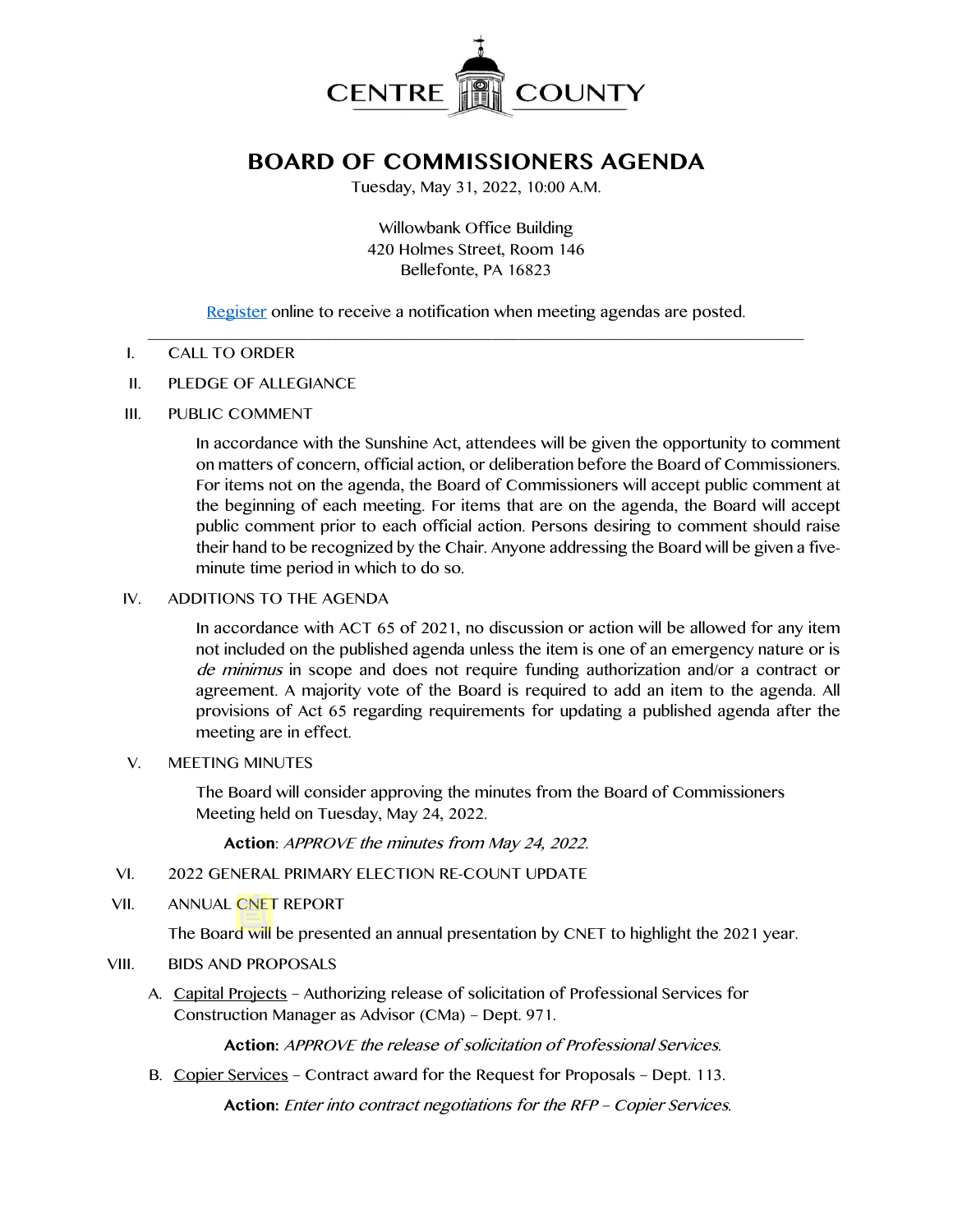C. Business and Paratransit Fleet Vehicle Maintenance – Requesting proposals to provide routine and advanced maintenance and repairs on Business and Paratransit Fleet vehicles including, but not limited to, inspections, oil changes, brakes, tires, suspension, heat/air conditioning systems, electrical systems, engine, etc. – Dept. 531/532.

> **Action:** APPROVE advertisement of the Request for Proposals – Business and Paratransit Fleet Vehicle Maintenance.

- IX. AMERICAN RESCUE PLAN ACT (ARPA)
- X. CONTRACTS AUTHORIZATIONS

#### Human Services

A. Aging – Consider approval of AmeriCorps Seniors American Rescue Senior Demonstration Program (SDP) Grant for the Retired Seniors Volunteer Program (RSVP). The grant provides necessary funding to work with member agencies such as Meals on Wheels and the County designated food pantries. Volunteers are provided through the RSVP for these locations to enhance distribution of food and social interaction. The grant total is \$100,000 for the period of July 1, 2022 to June 30, 2024 – Dept. 521.

**Action:** Add the AmeriCorps Seniors American Rescue Senior Demonstration Program (SDP) Grant to next week's Consent Agenda.

- B. MH/ID
	- i. Consider approval of the revised Human Services Block Grant for the fiscal year 2020-2021 report. The updated report shows clarified Mental Health medical assistance administrative claims funding per department of Human Services. The report total is \$6,152,611 funded as follows: State \$5,893,445 and County \$259,166 for the period of July 1, 2020 to June 30, 2021 – Dept. 561.

**Action:** APPROVE the revised Human Services Block Grant for the fiscal year 2020- 2021 report.

- ii. Contract addendum with Strawberry Fields, Inc. to provide additional housing support/CHIPP enhancement services. The addendum will increase \$20,000, increasing the service provider's contract maximum from \$1,169,584 to \$1,189,584 funded as follows: State \$1,134,744 and County \$54,840 for the period of July 1, 2021 to June 30, 2022 – Dept. 561.
- iii. Contract addendum with Skills, Inc. to provide additional psychiatric rehabilitation services. The addendum will increase \$14,000, increasing the service provider's contract maximum from \$214,606 to \$228,606 funded as follows: State \$218,067 and County \$10,539 for the period of July 1, 2021 to June 30, 2022 – Dept. 561.
- iv. Contract addendum with Crossroads Counseling, Inc. to provide additional outpatient services and recovery house services. The addendum will increase \$64,000, increasing the service provider's contract maximum from \$140,000 to \$204,000 funded as follows: State \$143,070, Federal \$50,019 and County \$10,911 for the period of July 1, 2021 to June 30, 2022 – Dept. 561.
- v. Contract renewal with Bauer's All About Kids, LLC to provide early intervention services that include occupational therapy, physical therapy, special instruction and speech pathology. The contract total is \$50,000 funded as follows: State \$45,000 and County \$5,000 for the period of July 1, 2022 to June 30, 2023 – Dept. 561.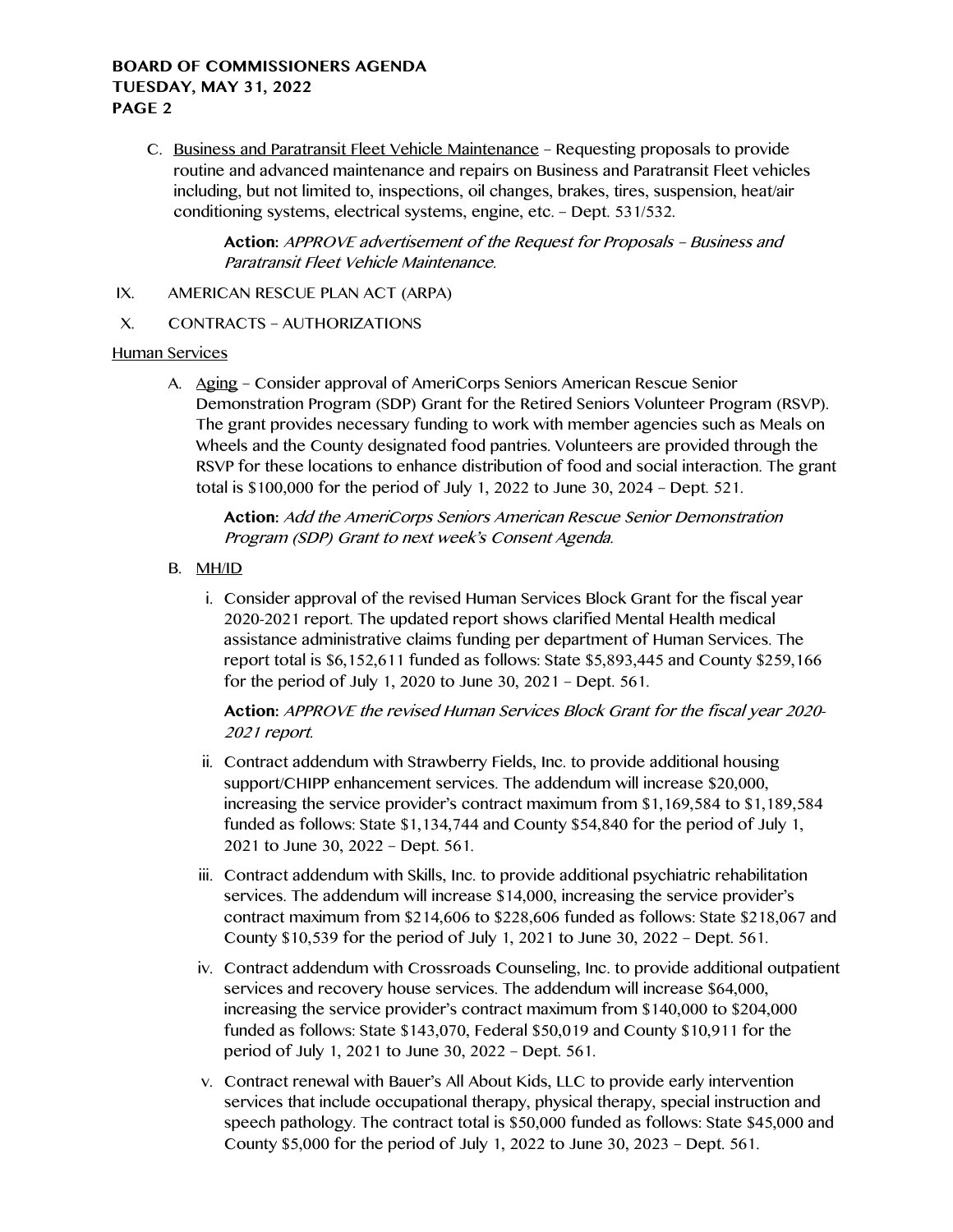vi. Contract renewal with Cen-Clear Child Services, Inc. to provide early intervention services that include occupational therapy, physical therapy, special instruction, speech pathology and IFSP teaming. The contract total is \$125,000 funded as follows: State \$112,500 and County \$12,500 for the period of July 1, 2022 to June 30, 2023 – Dept. 561.

## **Action:** Add the MH/ID items ii-vi to next week's Consent Agenda.

- C. Adult Services
	- i. Resolution 9 of 2022 A Resolution authorizing the filing of a proposal for funds with the Department of Community and Economic Development, Commonwealth of Pennsylvania – Dept. 501.

**Action:** ADOPT Resolution 9 of 2022.

ii. Submission of an application for the Emergency Solutions Grant CARES (ESG-CV) to the Pennsylvania Department of Community and Economic Development (DCED), requesting a total of \$361,650.71 for the period of October 1, 2022 to March 31, 2024. The grant will support emergency/temporary shelter and homeless prevention services - Dept. 501.

# **Action:** APPROVE the submission of the ESG-CV application to DCED.

- iii. Contract with Housing Transitions Inc. to provide Emergency Shelter Services. This contract is funded through the Human Services Block Grant-Homeless Assistance Program (HSBG-HAP). The contract total is \$57,115 funded through the State for the period of July 1, 2021 to June 30, 2022 – Dept. 501.
- iv. Contract addendum with Centre Helps for the Basic Needs Case Management Program to provide resource management, budgeting, and advocacy services to individuals and families living in Centre County who are struggling financially. The addendum will increase the contract total from \$23,290 to \$62,395 funded through the State for the period of July 1, 2021 to June 30, 2022 – Dept. 501.
- v. Contract addendum with Centre Helps to increase the allocation for the Information and Referral Hotline from \$70,000 to \$94,000 funded through the State for the period of July 1, 2021 to June 30, 2022 – Dept. 501.

**Action:** Add the Adult Services items iii-v to next week's Consent Agenda.

- D. Planning and Community Development
	- i. IDIS Online Access Request form to authorize Cheryl Kahl of SEDA Council of Governments (SEDA COG) to access IDIS funds relative to Centre County's Community Development Block Grant (CDBG) Entitlement Program – Dept. 817.
	- ii. Consider approval of Centre Volunteers in Medicine (CVIM) to abandon the CDBG-CV program, from the CDBG-CV 2020 contract. CVIM did not use the CDBG-CV allocation for the approved project of administering COVID-19 testing and are not planning to use the funds for the project and request the County to abandon the project and reallocate the funding – Dept. 817.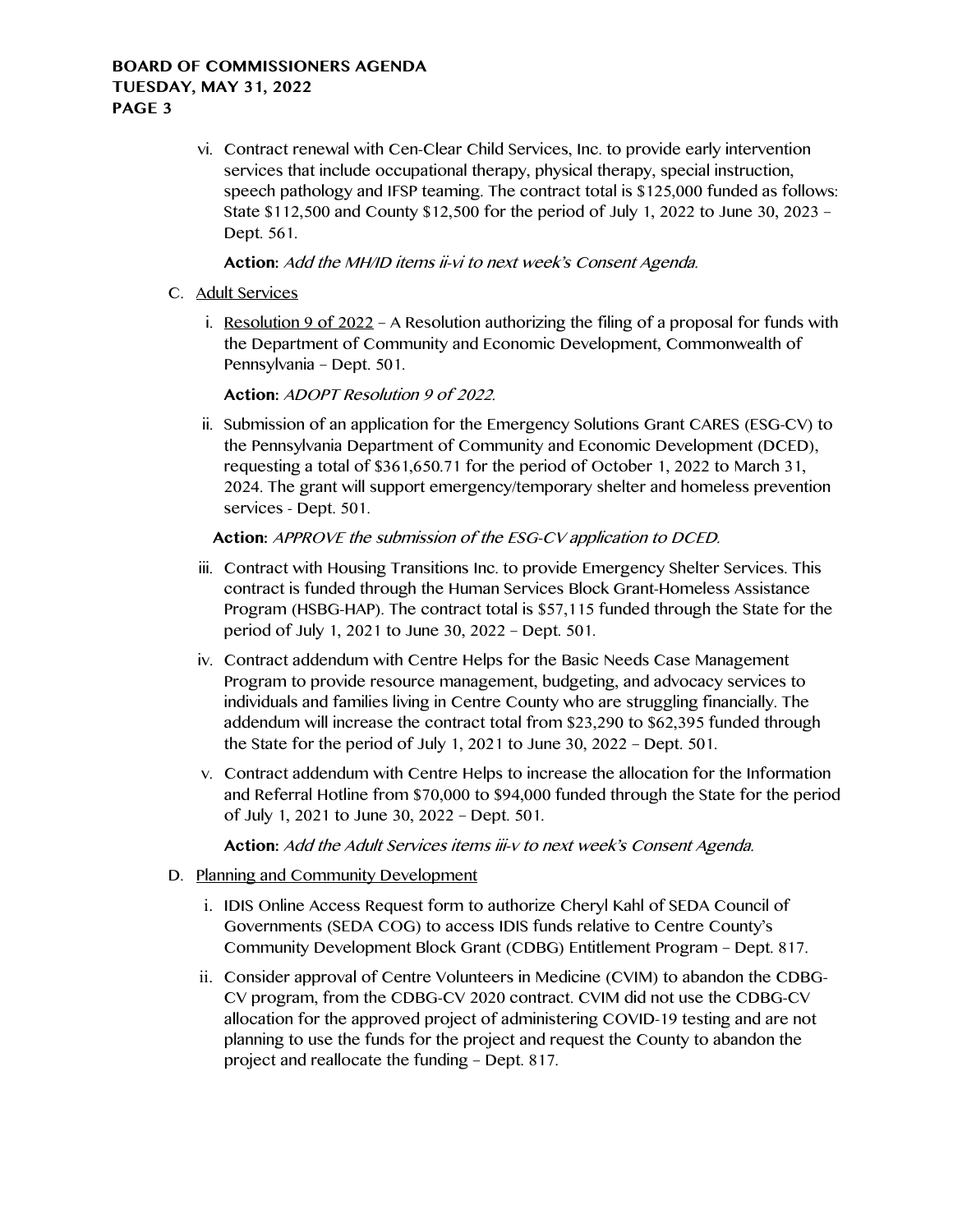iii. Consider approval of Centre Volunteers in Medicine (CVIM) project and unspent Centre County Rent/Mortgage/Utility Assistance Program, to the Centre County CV Vehicle Repair program. County also certifies Bellefonte modifications - Bellefonte rent/utility program to Bellefonte CV Vehicle Repair program. A public hearing regarding the abandonment of the project and allocation, along with the proposed modified project of a vehicle repair program was held on May 19, 2022 – Dept. 817.

**Action:** APPROVE the Planning and Community Development items i-iii.

E. Transportation – Consider acceptance of a Grant from the Pennsylvania Department of Transportation/Bureau of Public Transportation in the amount of \$462,000 for the period of March 10,2022 to March 10, 2023. The funds will be used in the purchase of up to five new handicapped-accessible vans – Dept. 531.

**Action:** Add the Pennsylvania Department of Transportation/Bureau of Public Transportation Grant to next week's Consent Agenda.

## XI. CONSENT AGENDA

**Action:** APPROVE this week's Consent Agenda.

#### Human Services

- A. Children and Youth
	- 1. Contract renewal with Centre Safe to provide child welfare services for children and youth. The contract total is \$4,900 funded as follows: State \$3,920 and County \$980 for the period of July 1, 2022 to June 30, 2023 – Dept. 511.
	- 2. Contract renewal with Kindercare Learning Centers LLC to provide childcare services. The contract total is \$8,000 funded as follows: State \$6,400 and County \$1,600 for the period of July 1, 2022 to June 30, 2023 – Dept. 511.
	- 3. Contract renewal with ABC Children's Center, LLC to provide childcare services. The contract total is \$10,000 funded as follows: State \$8,000 and County \$2,000 for the period of July 1, 2022 to June 30, 2023 – Dept. 511.
	- 4. Contract renewal with Alternative Living Solutions to provide transitional living and supervised living services for dependent and delinquent youth. The contract total is \$70,000 funded as follows: State \$56,000 and County \$14,000 for the period of July 1, 2022 to June 30, 2023 – Dept. 511.
	- 5. Contract renewal with Premier Biotech to provide drug testing products and laboratory services. The contract total is \$4,000 funded as follows: State \$3,200 and County \$800 for the period of January 1, 2022 to December 31, 2022 – Dept. 511.
	- 6. Contract renewal with McCloskey Counseling Center to provide counseling services. The contract total is \$12,000 funded as follows: State \$9,600 and County \$2,400 for the period of July 1, 2022 to June 30, 2023 – Dept. 511.
	- 7. Contract renewal with Aimee Senott to provide counseling services. The contract total is \$10,000 funded as follows: State \$8,000 and County \$2,000 for the period of July 1, 2022 to June 30, 2023 – Dept. 511.
	- 8. Contract renewal with Claire Kimmel, Esquire to provide legal services for the Department. The contract total is \$32,000 funded as follows: State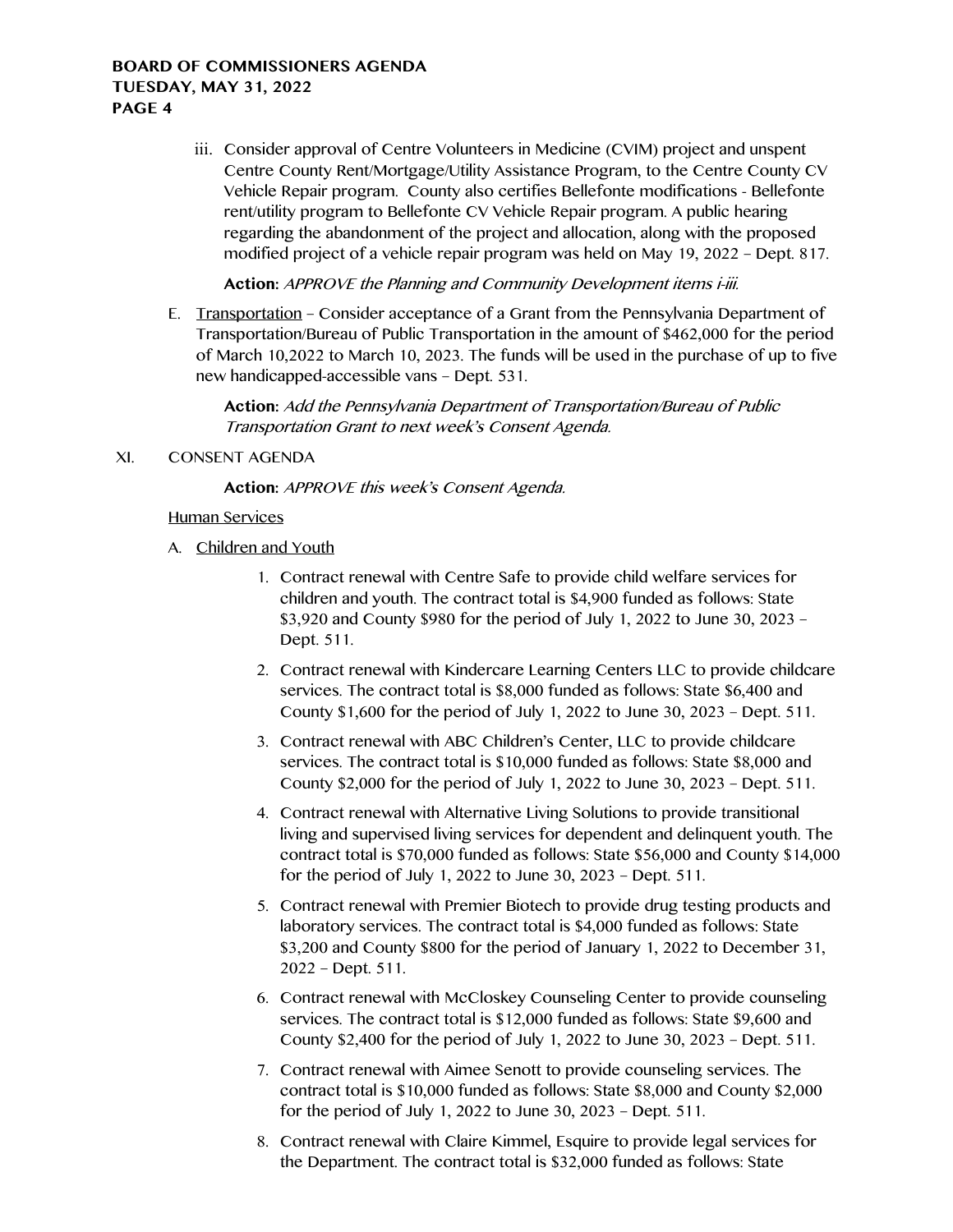\$25,600 and County \$6,400 for the period of July 1, 2022 to June 30, 2023 – Dept. 511.

- 9. Contract renewal with Bobbie Rabuck, Esquire to provide legal services for the Department. The contract total is \$ 30,000 funded as follows: State \$24,000 and County \$6,000 for the period of July 1, 2022 to June 30, 2023 – Dept. 511.
- 10. Contract renewal with H. Denning Mason, Esquire to provide legal services to the Department. The contract total is \$10,000 funded as follows: State \$8,000 and County \$2,000 for the period of July 1, 2022 to June 30, 2023 – Dept. 511.
- 11. Contract renewal with YMCA of Centre County-Penns Valley to provide childcare services. The contract total is \$2,000 funded as follows: State \$1,600 and County \$400 for the period of July 1, 2022 to June 30, 2023 – Dept. 511.
- 12. Contract renewal with YMCA of Bellefonte to provide childcare services. The contract total is \$11,000 funded as follows: State \$8,800 and County \$2,200 for the period of July 1, 2022 to June 30, 2023 – Dept. 511.
- 13. Contract renewal with YMCA of Centre County-State College to provide childcare services. The contract total is \$2,000 funded as follows: State \$1,600 and County \$400 for the period of July 1, 2022 to June 30, 2023 – Dept. 511.
- 14. Contract renewal with Avanco International, Inc. for the Child Accounting and Profile System (CAPS) application service. The contract total is \$37,439.26 funded as follows: State \$24,335.52 and County \$13,103.74 for the period of July 1, 2022 to June 30, 2023 – Dept. 511.
- 15. Consulting services addendum with Avanco International, Inc. to the Child Accounting and Profile System (CAPS) service provider agreement. The addendum total is \$30,500 funded as follows: State \$19,825 and County \$10,675 for the period of July 1, 2022 to June 30, 2023 – Dept. 511.
- 16. Contract renewal with Avanco International, Inc. for the Child Accounting and Profile Systems (CAPS) for the fiscal year 2022-2023 Child Welfare Information Solution (CWIS) maintenance. The contract total is \$5,149.58 funded as follows: State \$3,347.23 and County \$1,802.35 for the period of July 1, 2022 to June 30, 2023 – Dept. 511.
- 17. Contract renewal with Drug and Alcohol Rehabilitation Services Inc.-Manos House to provide young men treatment for addictions and its associated problems. The contract total is \$8,000 funded as follows: State \$4,800 and County \$3,200 for the period of July 1, 2022 to June 30, 2023 – Dept. 511.
- B. Emergency Management Agency Consider approval of the submission of the fiscal year 2022 Emergency Management Performance Grant. This grant reimburses up to 50% of EMA employee salaries and benefits, contract total to be determined for the period of October 1, 2021 to September 30, 2022 – Dept. 351.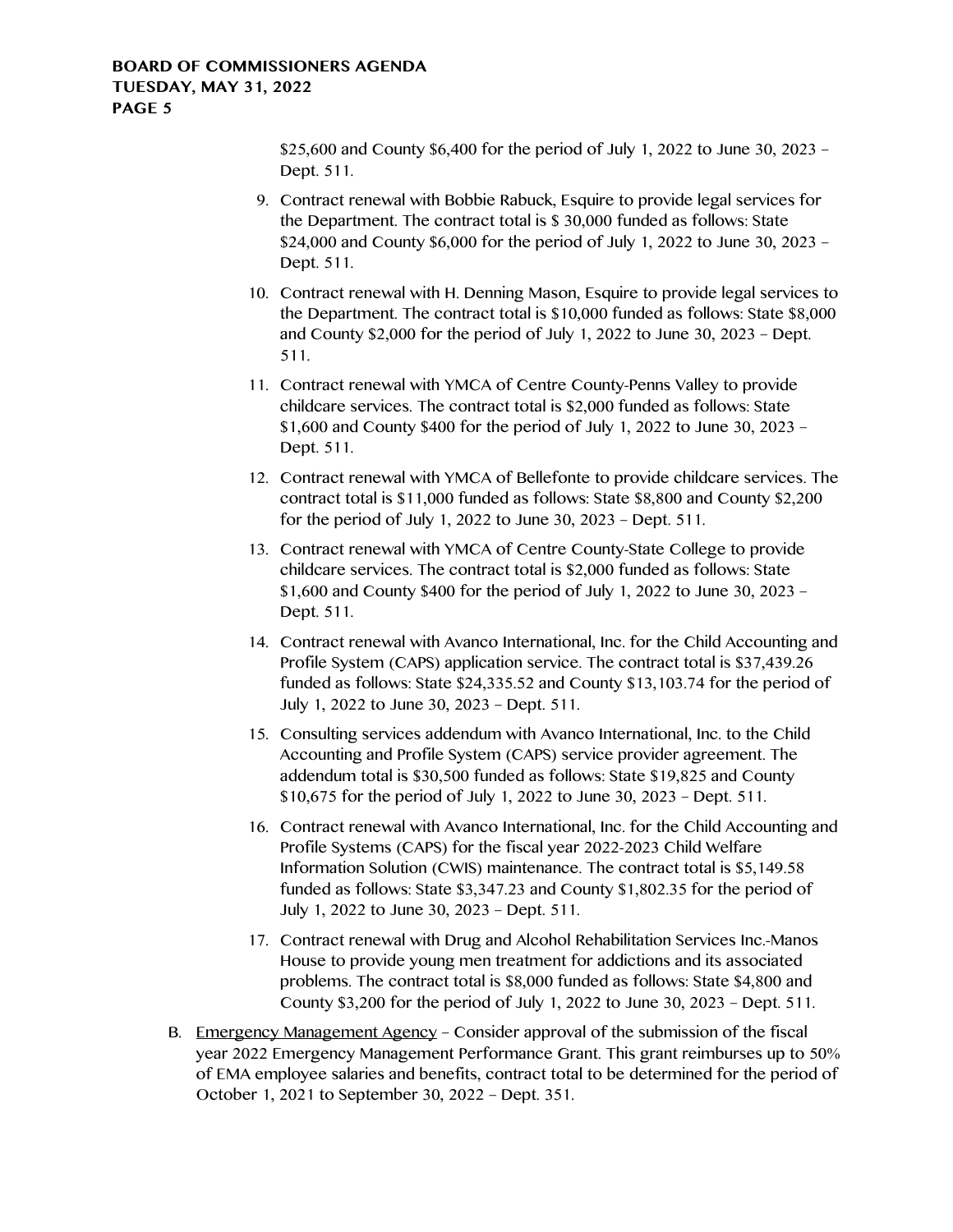- C. Human Resources Contract with CBY Systems to complete background checks for Sheriff personnel in compliance with Act 57. The contract total is \$456.25 for the period of April 26, 2022 to April 26, 2023 – Dept. 114.
- D. Planning and Community Development Contract addendum with Herbert, Rowland and Grubric, Inc. (HRG, Inc.) to provide supplement engineering services to the agreement originally executed April 14, 2020 to include the addition of Best Management Practices Verification, as HRG, Inc. will subcontract the GIS data processing for this task to the Chesapeake Conservancy and will provide direct assistance to Centre County for field verification logistics. The contract total is \$21,000 – Dept. 151.
- E. Risk Management
	- i. Consider approval of the submission of a loss prevention grant application to Pennsylvania Counties Risk Pool (PCoRP) in the amount of \$29,718.35 – Dept. 112.
	- ii. Contract renewal with Pennsylvania Counties Risk Pool (PCoRP) for property/casualty insurance in the amount of  $$417,548$  for the period of June 1, 2022 to June 1, 2023 – Dept. 112.
- XII. AUTHORITIES, BOARDS AND COMMISSIONS
- XIII. LIQUID FUELS FEE FOR LOCAL USE

## CHECK RUN

Check run in the amount of \$6,208,194.49 May 27, 2022.

**Action:** APPROVE the check run dated May 27, 2022.

- XIV. ADMINISTRATOR'S REPORT
- XV. C-NET REQUEST
- XVI. LETTER OF SUPPORT
	- A. Haines-Aaronsburg Municipal Authority for CDBG-CV discretionary funds to be used for improvements to the water system and new well.
	- B. Nomination of Historical Marker for Paradise or Musser's Church and Cemetery in Penns Valley.
	- C. Economic Development Administration Build to Scale Capital Challenge Grant Application.

**Action:** APPROVE the letters of Support.

## XVII. COVID-19 PLANNING AND RESPONSE

A. COVID-19 Pandemic Universal Masking Policy

**Action:** Consider revisions to the COVID-19 Pandemic Universal Masking policy.

B. COVID-19 Testing Policy

**Action:** Consider revisions to the COVID-19 Testing policy.

C. COVID-19 Leave Directive

**Action:** Consider revisions to the COVID-19 Leave Directive.